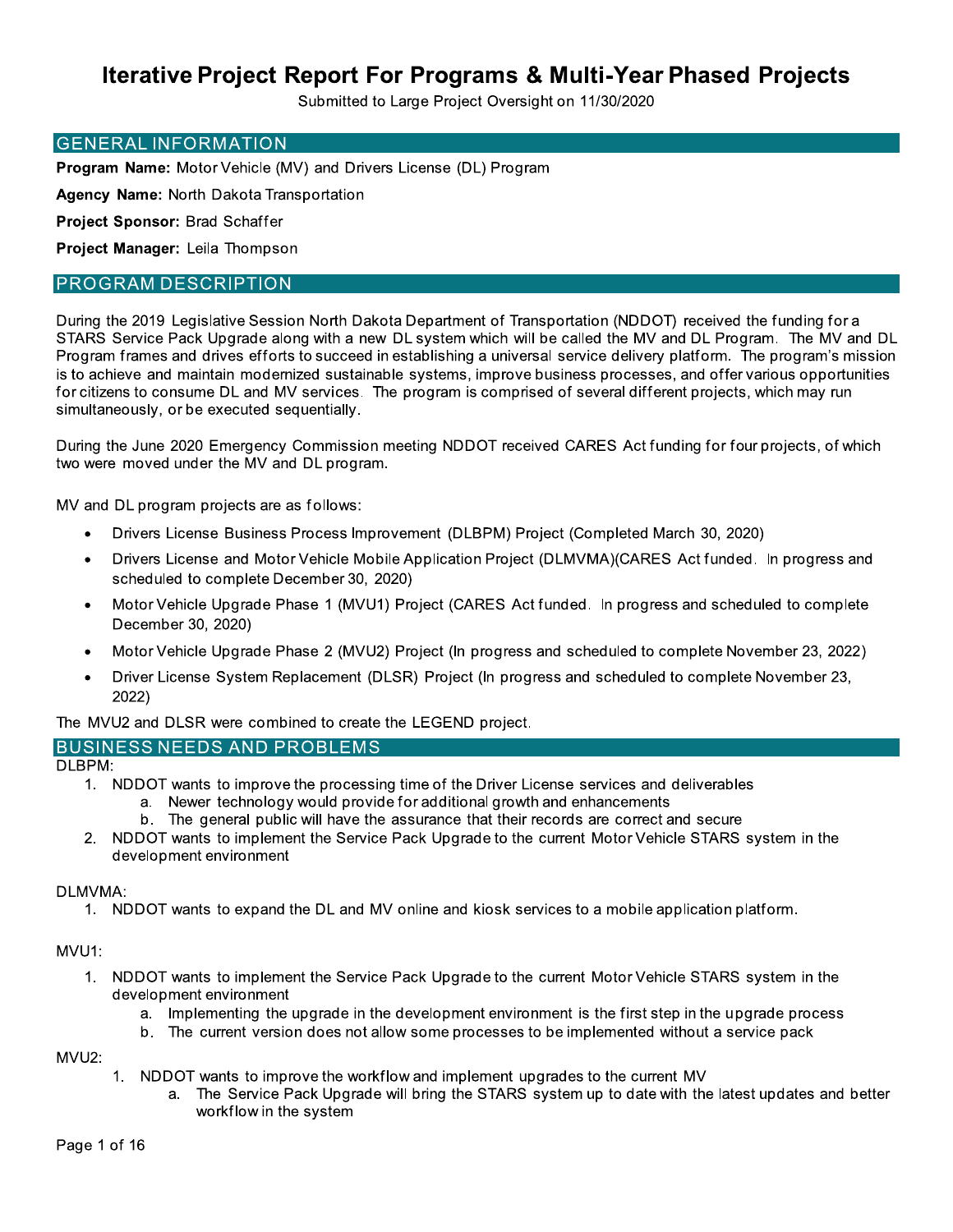Submitted to Large Project Oversight on 11/30/2020

b. The current version does not allow some processes to be implemented without a service pack

#### DLSR:

1. NDDOT wants to have Driver License systems built on modern technology

- a. The DL system is built on a Mainframe platform, which is considered out-of-date technology, and developers are hard to find, resulting in few options for support
- b. The Mainframe is going away and there are very few agencies still using it
- c. The current Driver License system has an interface to Motor Vehicle, and it would be beneficial to have both systems on the same platform and database to create a connection

#### PROGRAM/PROJECT FORMAT

Program Start Date: August 1, 2019

Budget Allocation at Time of Initial Start Date: \$22.5 million. Additional allocation: June 2020, NDDOT received \$8,300,000 in CARES Act funding for the DLMVMA and MVU1 & 2 projects.

How Many Projects Expected at Time of Initial Start Date: Four: DLBPM, DLMVMA, MVU1, and MVU2 and DLSR Project Approach Description: A combination of sequentially and concurrently. The DLBPM project will be initiated first, follow by concurrent execution of DLMVMA and MVU1 through December 30, 2020, and DLSR and MVU2 executed together as the Licensing Enterprise Gateway Endpoint for North Dakota (LEGEND) project through November 23, 2022.

Estimated End Date for All Phases Known at Time of Initial Start Date: DLBPM ended 3/30/2020, DLMVMA end date is 12/30/2020, MVU1 end date is 12/30/2020, LEGEND: DLSR and MVU2 end date is 11/23/2022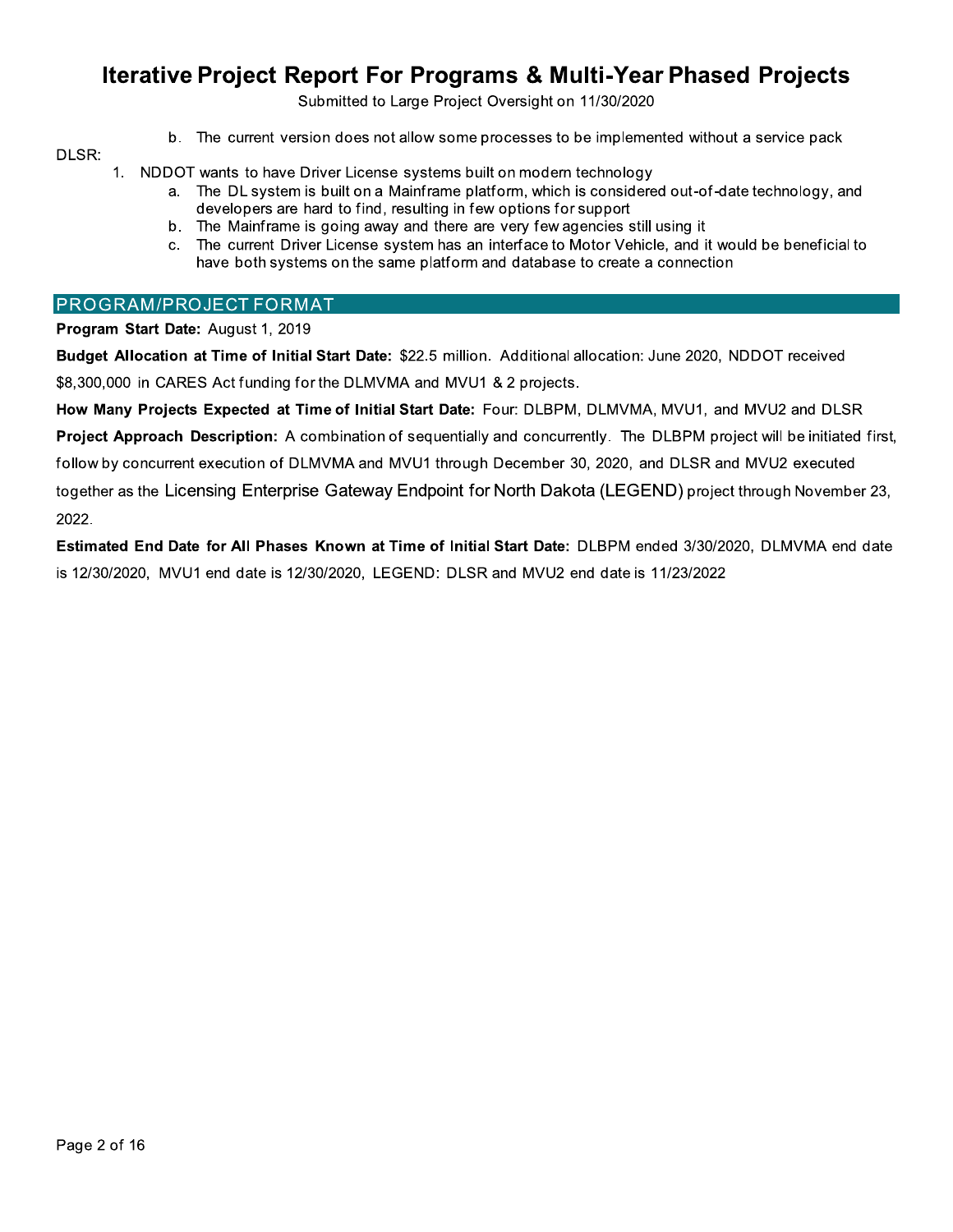Submitted to Large Project Oversight on 11/30/2020

### **PROGRAM/PROJECT ROAD MAP**

The program road map shows the high-level plan or vision for the program/projects/phases. It is intended to offer a picture of the lifespan of all the effort that is expected to be required to achieve the business objectives.

| <b>Project/ Phase Title</b> | <b>Scope Statement</b>                                                                                                                                                                                                                                                                                                | <b>Estimated</b><br><b>Months</b><br><b>Duration</b> | <b>Estimated Budget</b> |
|-----------------------------|-----------------------------------------------------------------------------------------------------------------------------------------------------------------------------------------------------------------------------------------------------------------------------------------------------------------------|------------------------------------------------------|-------------------------|
| <b>DLBPM</b>                | Business analysis of current business<br>processes, desired future state, and<br>requirements for the procurement.                                                                                                                                                                                                    | 6 months                                             | \$240,000               |
| <b>DLMVMA</b>               | NDDOT mobile app is intended to offer<br>customers another channel to consume DMV<br>unified services by offering seamless and<br>familiar user experiences. The mobile app will<br>improve the customers' ability to quickly<br>access DMV content, services, and reduce<br>the need to visit a physical DMV office. | 6 months                                             | \$487,300               |
| MVU <sub>1</sub>            | This project will deliver phase 1 of an<br>upgraded Motor Vehicle system based on the<br>current version of the core FAST product,<br>V12. The project will deliver the installation<br>of the base configuration in the development<br>environment be completed by December<br>2020.                                 | 6 months                                             | \$6,115,000             |
| <b>LEGEND</b>               | This project will deliver a new DL system built<br>on a current, sustainable technology platform<br>and an upgraded MV system based on the<br>current version of the core FAST product, V12<br>in the production environment.                                                                                         | 23 months                                            | \$20,533,432            |
|                             |                                                                                                                                                                                                                                                                                                                       | Program total budget:                                | \$27,275,732            |

### **PROJECT BASELINES**

The baselines below are entered for only those projects or phases that have been planned. At the completion of a project or phase a new planning effort will occur to baseline the next project/phase and any known actual finish dates and costs for completed projects/phases will be recorded. The iterative report will be submitted again with the new information.

| <b>Project/</b><br><b>Phase</b> | Program/<br><b>Project</b><br><b>Start Date</b> | <b>Baseline</b><br><b>Executio</b><br>n Start<br><b>Date</b> | <b>Baseline</b><br><b>End Date</b> | <b>Baseline</b><br><b>Budget</b> | <b>Actual</b><br><b>Finish</b><br><b>Date</b> | <b>Schedule</b><br><b>Variance</b> | <b>Actual Cost</b> | Cost<br>Variance |
|---------------------------------|-------------------------------------------------|--------------------------------------------------------------|------------------------------------|----------------------------------|-----------------------------------------------|------------------------------------|--------------------|------------------|
| <b>DLBPM</b>                    | 10/16/2020                                      | 01/27/2020                                                   | 03/27/2020                         | \$240,000                        | 03/30/2020                                    | 0                                  | \$216,349.50       | 0.01             |
| <b>DLMVMA</b>                   | 06/19/2020                                      | 10/21/2020                                                   | 12/30/2020                         | \$248,449                        | 12/23/2020                                    | $-0.02$                            | \$384,935.73       | 0.21             |
| MVU1                            | 06/19/2020                                      | 10/21/2020                                                   | 12/30/2020                         | \$3,115,000                      | 12/23/2020                                    | $-0.02$                            | \$6,042,873.0      | 0.01             |
| LEGEND                          | 3/2/2020                                        | 11/30/2020                                                   | 11/23/2022                         | 20,533,432                       | TBD                                           | TBD                                | TBD                | <b>TBD</b>       |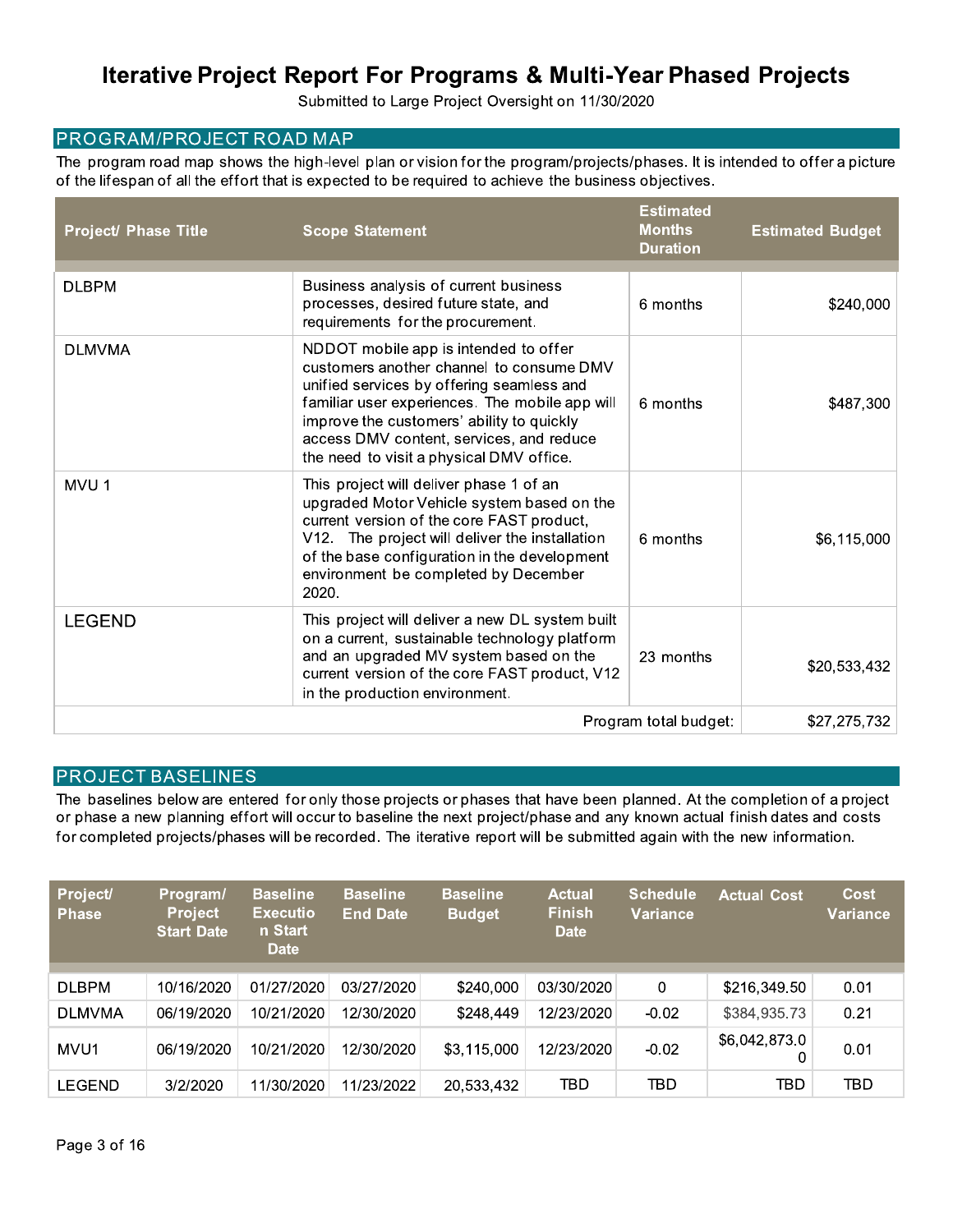Submitted to Large Project Oversight on 11/30/2020

**OBJECTIVES**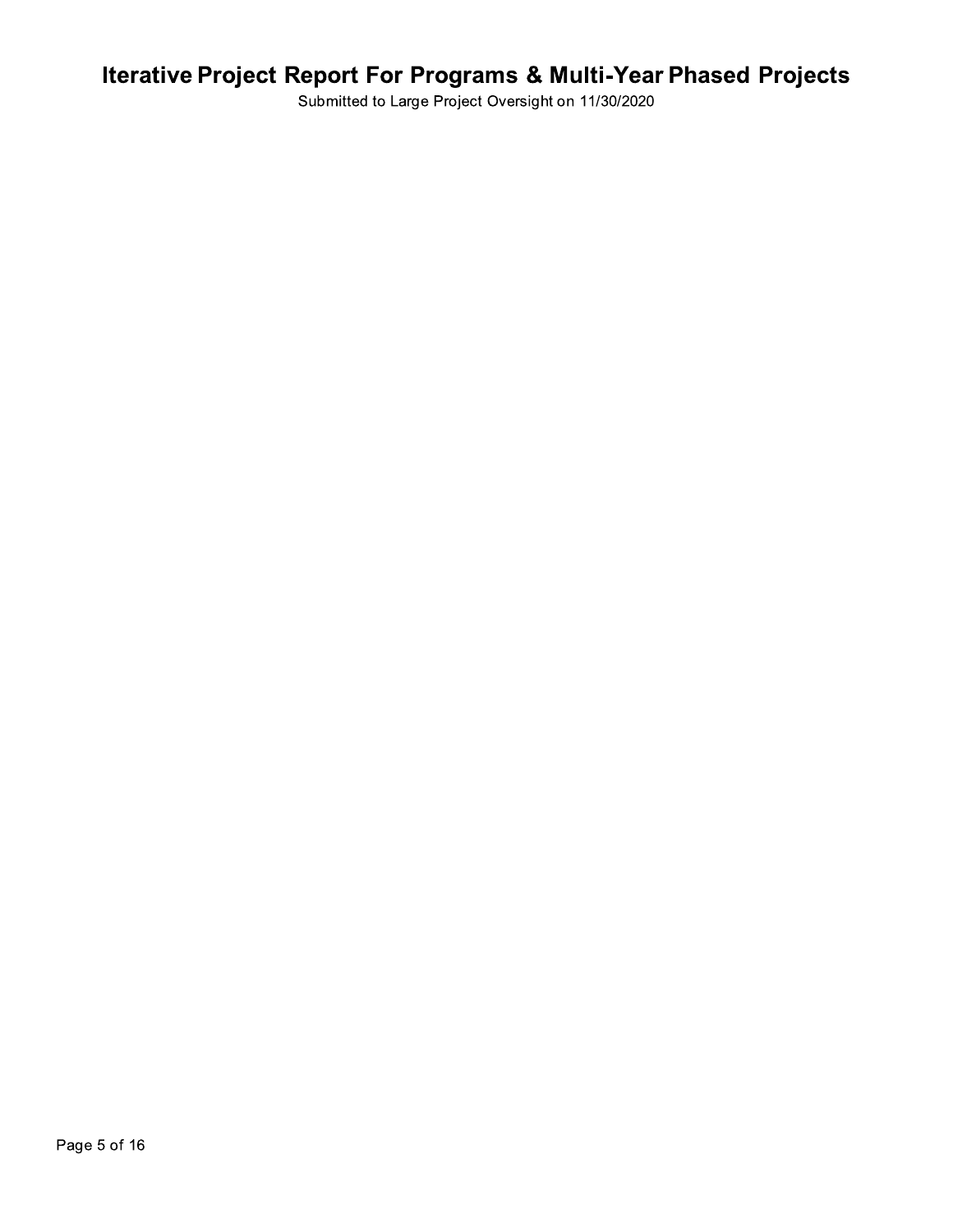| Project/<br><b>Phase</b> | <b>Business Objective</b>                                                                                                                                                                                                                                                                                | <b>Measurement Description</b>                                                                                                                                                                                                                                                                                                                                                                                                                                                                            | Met/ Not Met                                | <b>Measurement Outcome</b>                                                                                                                                                                                                                                                                                                                                                                                         |
|--------------------------|----------------------------------------------------------------------------------------------------------------------------------------------------------------------------------------------------------------------------------------------------------------------------------------------------------|-----------------------------------------------------------------------------------------------------------------------------------------------------------------------------------------------------------------------------------------------------------------------------------------------------------------------------------------------------------------------------------------------------------------------------------------------------------------------------------------------------------|---------------------------------------------|--------------------------------------------------------------------------------------------------------------------------------------------------------------------------------------------------------------------------------------------------------------------------------------------------------------------------------------------------------------------------------------------------------------------|
| <b>DLBPM</b>             | Reduce training time<br>1.<br>for new system users<br>by 60 hours.<br>Currently, a new<br>system user goes<br>through 160 hours of<br>system training.                                                                                                                                                   | Within 6 months of system<br>1.<br>implementation, the<br>system trainers will be<br>surveyed to determine<br>how many hours of<br>system training is required<br>for new system users.                                                                                                                                                                                                                                                                                                                   | Partially<br>1.<br>Met                      | From the business process<br>1.<br>prospective, the delivery of the<br>current state business process<br>model provided an immediate<br>reduction in hours required to<br>train new staff.<br>Once the new DL system is<br>implemented, including<br>integration of the future state<br>business process models, the<br>DL program will achieve a<br>greater reduction in hours<br>required to train new DL staff. |
|                          | 2.<br>The new DL system<br>will require<br>streamlining work<br>processes and allow<br>for stopping and<br>starting work at any<br>pointin the process.                                                                                                                                                  | After User acceptance<br>2.<br>testing, testers will be<br>surveyed to determine<br>whether their work<br>process has been<br>improved and their<br>processing time has been<br>reduced.                                                                                                                                                                                                                                                                                                                  | Partially<br>2.<br>Met                      | Several "quick win" process<br>2.<br>improvements were<br>implemented that streamlined<br>work processes, resulting in a<br>savings of approximately 12<br>efficiency hours per week.                                                                                                                                                                                                                              |
|                          | Simplify some<br>3.<br>process time of<br>certain tasks and how<br>the system flows.                                                                                                                                                                                                                     | Within 6 months of system<br>3.<br>implementation, MV users<br>will be surveyed to<br>determine if the new<br>process is saving time.                                                                                                                                                                                                                                                                                                                                                                     | Not Met<br>3.                               | This project set the foundation<br>З.<br>for achieving this business<br>objective with the<br>implementation of the new DL<br>system.                                                                                                                                                                                                                                                                              |
| <b>DLMVMA</b>            | It's critical that the<br>1.<br>NDDOT remain agile<br>to meet customers'<br>demand for more<br>convenience and<br>accessible DMV<br>services.<br>Provide accessibility<br>2.<br>across iOS and<br>Android devices.<br>3.<br>Provide diversion of<br>human-contact<br>services at unified<br>DMV offices. | $\mathbf{1}$ .<br>After implementation, staff<br>and customers will be able<br>to access services offered<br>online through the mobile<br>app platform.<br>2.<br>Within 6 months of system<br>implementation MV and<br>DL customers will be<br>surveyed to determine if<br>the new mobile app is<br>more convenient.<br>З.<br>Within 6 months of system<br>implementation, DMV staff<br>will be surveyed to<br>determine if there is<br>decrease in the number of<br>ND citizens visiting DMV<br>offices. | Met<br>1.<br>2.<br>Not Met<br>3.<br>Not Met | 1.<br>The mobile application is<br>available for download from the<br>Google and Apple app stores.<br>2.<br>The outcome of this objective<br>will be determined 6 months<br>after implementation in the<br>production environment.<br>3.<br>The outcome of this objective<br>will be determined 6 months<br>after implementation in the<br>production environment.                                                 |
| MVU1                     | To upgrade the MV<br>1.<br>system by December<br>16, 2020 in<br>the development<br>environment with the<br>Base Configuration.                                                                                                                                                                           | The MV upgrade will be at<br>$\mathbf{1}$ .<br>least 50% completed at<br>the start of phase 2.                                                                                                                                                                                                                                                                                                                                                                                                            | 1.<br>Met                                   | The update to the MV system<br>1.<br>is at least 50% completed.                                                                                                                                                                                                                                                                                                                                                    |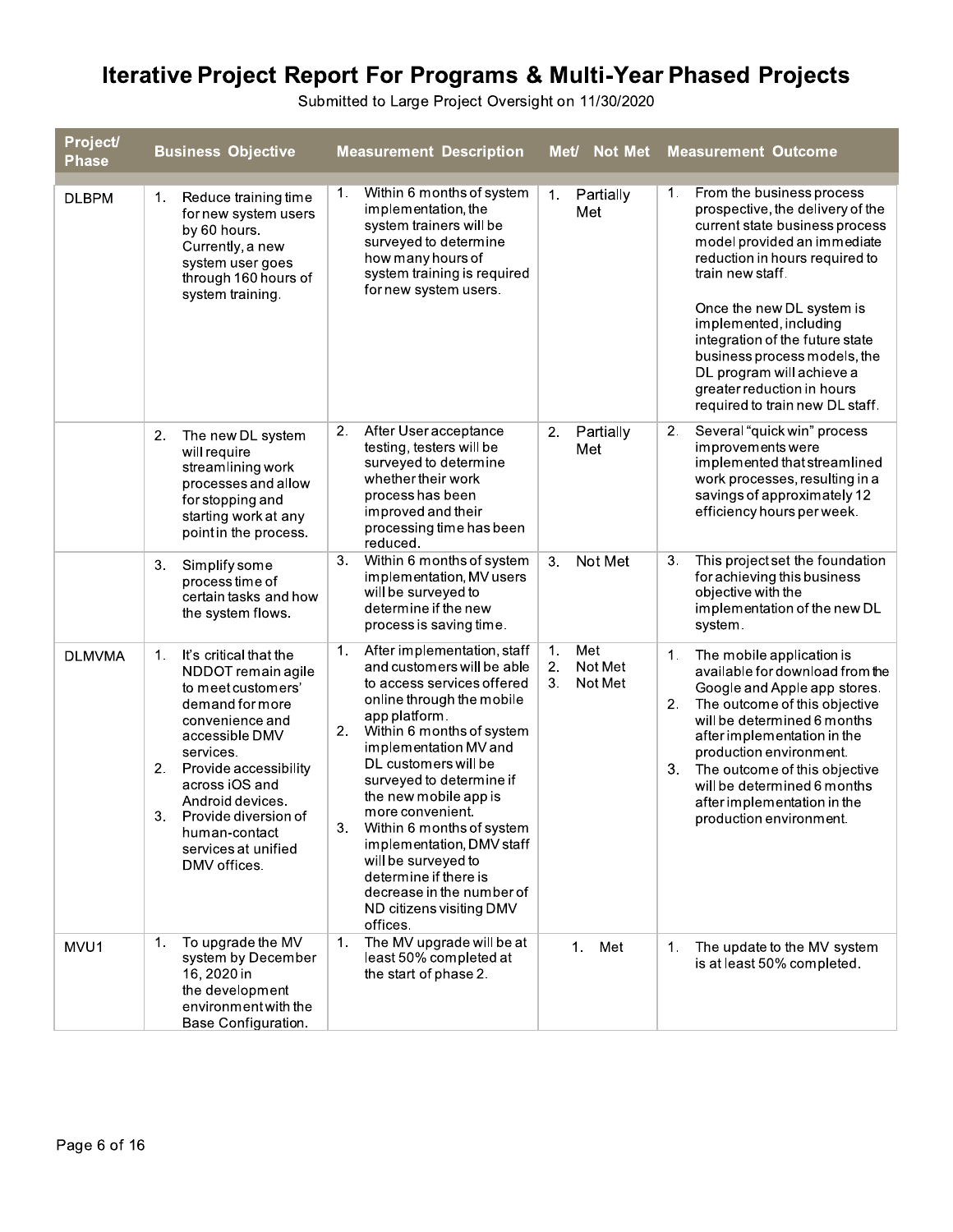| <b>Project/</b><br><b>Phase</b> | <b>Business Objective</b>                                                                                                                                                                                                                | <b>Measurement Description</b>                                                                                                                                                                                                                                                                                                                                                                                                                                                                                                                             | Met/ Not Met Measurement Outcome |
|---------------------------------|------------------------------------------------------------------------------------------------------------------------------------------------------------------------------------------------------------------------------------------|------------------------------------------------------------------------------------------------------------------------------------------------------------------------------------------------------------------------------------------------------------------------------------------------------------------------------------------------------------------------------------------------------------------------------------------------------------------------------------------------------------------------------------------------------------|----------------------------------|
| <b>LEGEND</b>                   | Procure a driver<br>1.<br>license system built<br>on a current,<br>sustainable<br>technology platform.                                                                                                                                   | 1 <sub>1</sub><br>During the procurement<br>phase of the project, NDIT<br>architects will be invited to<br>review the technical<br>solution. They will be<br>asked to consider features<br>such as: database<br>structure, support options,<br>compliance with State<br>standards, system<br>architecture, scalability,<br>etc. When surveyed, the<br>architects will identify the<br>proposed solution as a<br>sustainable technology<br>platform. The system will<br>also be positioned for<br>future needs such as a<br>single identity<br>integration. |                                  |
|                                 | The system will be<br>2.<br>user intuitive, which<br>will decrease errors,<br>and have audit<br>tracking to assist in<br>determining any<br>functional issues.<br>NDDOT will spend<br>80% less time<br>troubleshooting<br>system issues. | Within 6 months of system<br>2.<br>implementation, WMS<br>reports will be evaluated<br>to determine time spent<br>on resolving issues and<br>errors prior to system<br>implementation and post<br>implementation.                                                                                                                                                                                                                                                                                                                                          |                                  |
|                                 | 3.<br>The system will<br>include advanced ad<br>hoc reporting<br>capability with<br>minimal skillset<br>required to generate<br>reports.                                                                                                 | 3.<br>Within 2 months of system<br>implementation, users will<br>be able to generate<br>needed reports to retrieve<br>information without IT<br>support.                                                                                                                                                                                                                                                                                                                                                                                                   |                                  |
|                                 | User manuals and<br>4.<br>troubleshooting hints<br>will be built into the<br>system processing<br>workflow.                                                                                                                              | After User acceptance<br>4.<br>testing, testers will be<br>surveyed to determine<br>how well the system help<br>answered their questions<br>as they were processing<br>test scripts.                                                                                                                                                                                                                                                                                                                                                                       |                                  |
|                                 | 5.<br>The new system will<br>be easy to maintain<br>and support.                                                                                                                                                                         | 5.<br>Within 4 months of system<br>implementation, IT<br>support staff will be<br>surveyed to determine<br>their comfort level with<br>implementing<br>enhancements and or<br>changes.                                                                                                                                                                                                                                                                                                                                                                     |                                  |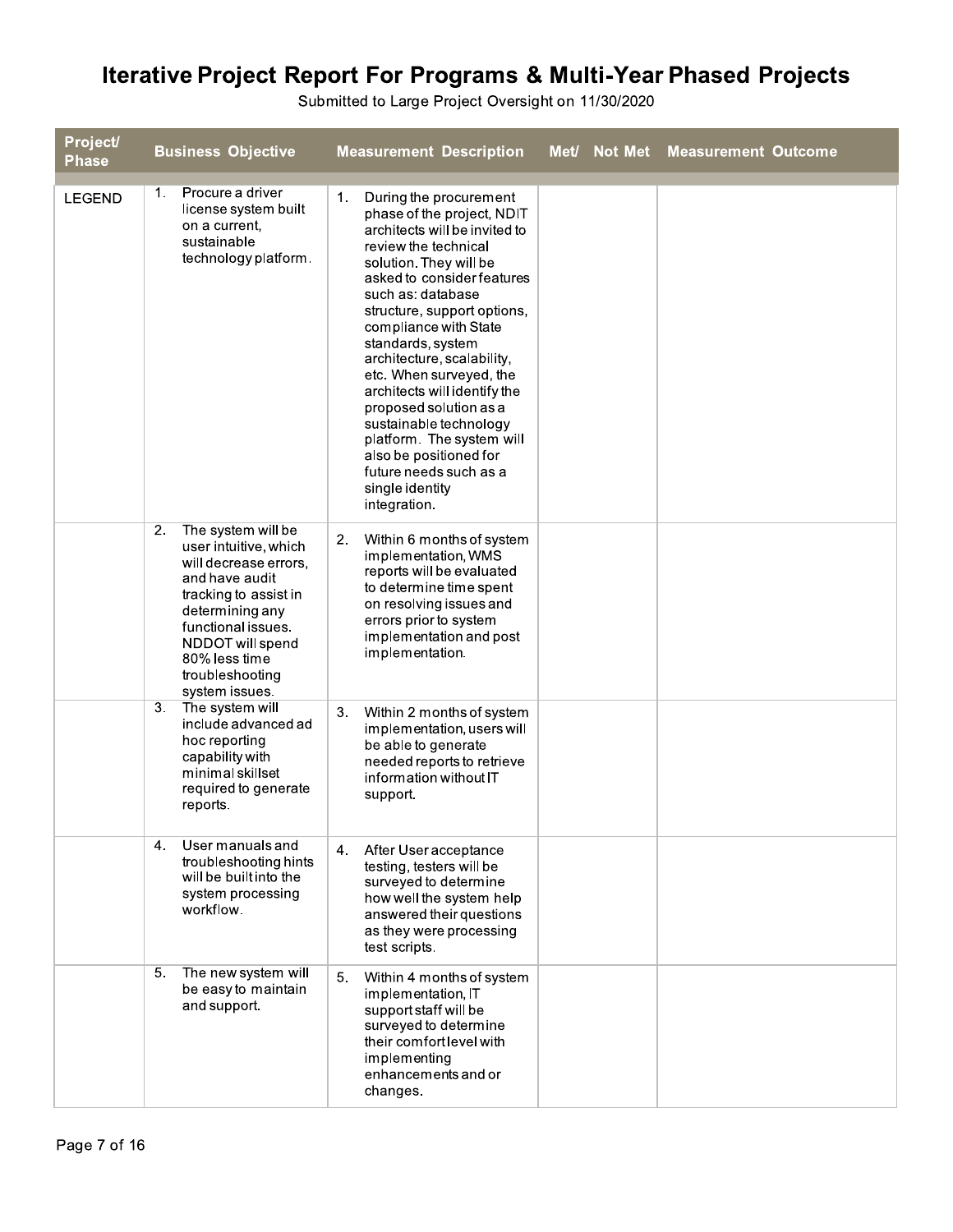| <b>Project/</b><br><b>Phase</b> | <b>Business Objective</b>                                                                                          | <b>Measurement Description</b>                                                                                                        | Met/ Not Met Measurement Outcome |
|---------------------------------|--------------------------------------------------------------------------------------------------------------------|---------------------------------------------------------------------------------------------------------------------------------------|----------------------------------|
|                                 | NDDOT wants to<br>6.<br>eliminate monthly<br>downtime due to<br>mainframe upgrades<br>that last from 4-8<br>hours. | 6.<br>Allow customers to have<br>real-time interfaces<br>through webservices.                                                         |                                  |
|                                 | Simplify some<br>7.<br>process time of<br>certain MV tasks and<br>how the system flows.                            | 7.<br>Within 6 months of system<br>implementation, MV users<br>will be surveyed to<br>determine if the new<br>process is saving time. |                                  |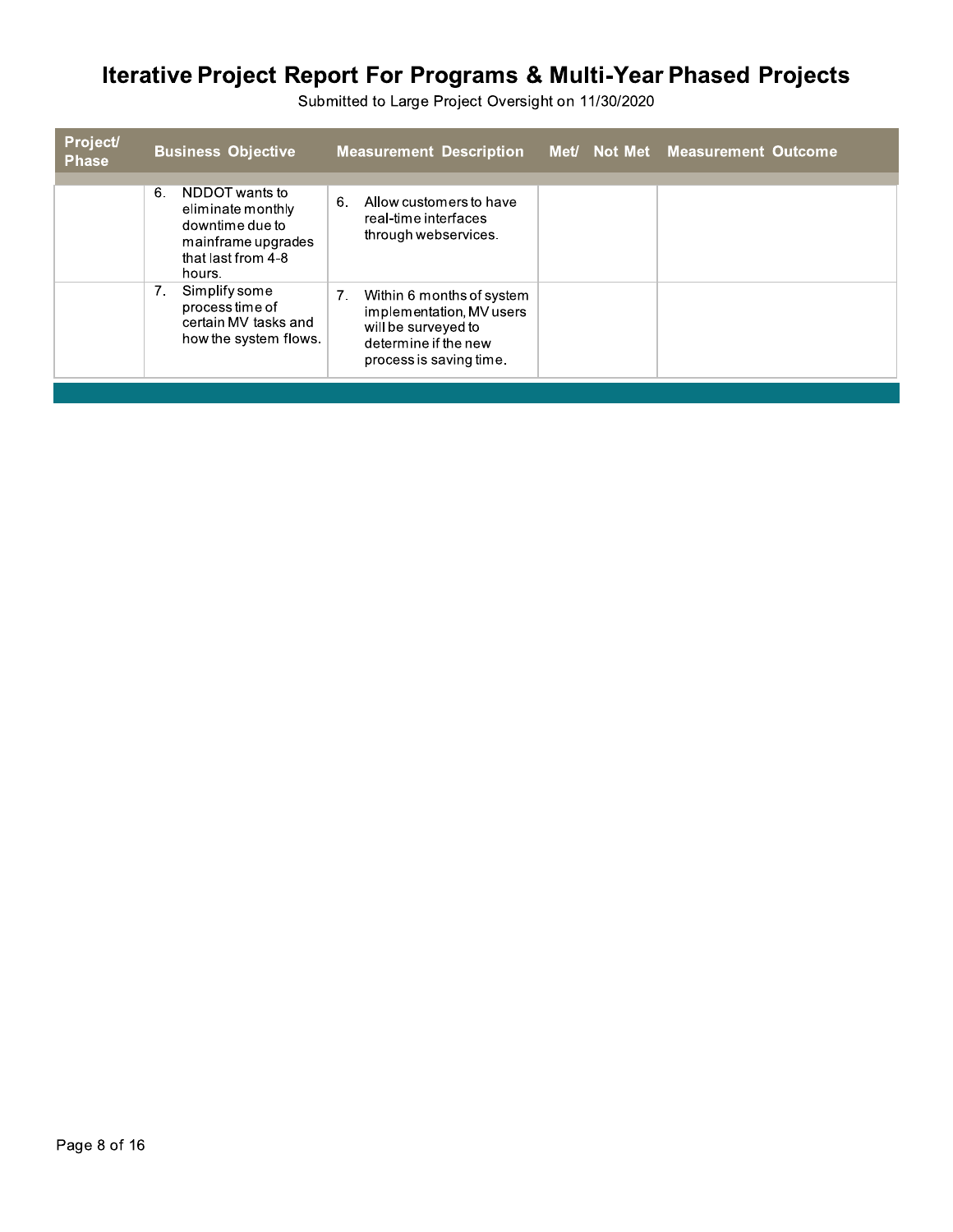Submitted to Large Project Oversight on 11/30/2020

### POST-IMPLEMENTATION REPORT

Post-Implementation Reports are to be performed after each project or phase is completed. A "PIR" is a process that utilizes surveys and meetings to determine what happened in the project/phase and identifies actions for improvement going forward. Typical PIR findings include, "What did we do well?" "What did we learn?" "What should we do differently next time?"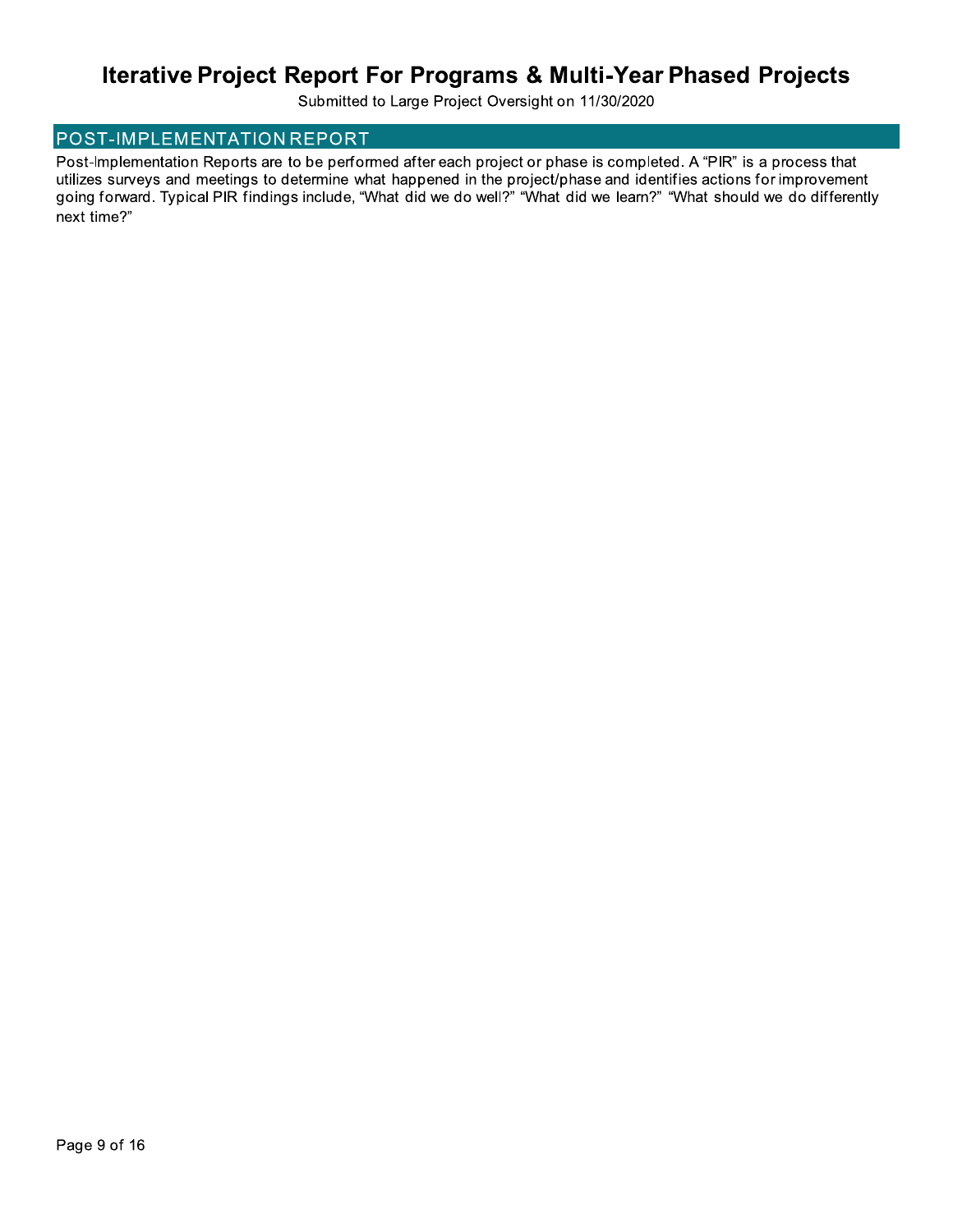| Project/<br><b>Phase</b> | Lesson Learned, Success Story, Idea for Next Time, Etc.                                                                                                                                                                                                                                                                                                                                                                                                                                                                                                                                                                                                                                                                       |
|--------------------------|-------------------------------------------------------------------------------------------------------------------------------------------------------------------------------------------------------------------------------------------------------------------------------------------------------------------------------------------------------------------------------------------------------------------------------------------------------------------------------------------------------------------------------------------------------------------------------------------------------------------------------------------------------------------------------------------------------------------------------|
|                          |                                                                                                                                                                                                                                                                                                                                                                                                                                                                                                                                                                                                                                                                                                                               |
| <b>BPM</b>               | Lessons Learned:<br>Identify all SME's up-front and have more smaller working sessions for business process modeling activities<br>1.<br>2. Caution should be taken when project phases are in motion concurrently, to facilitate setting all stakeholder<br>expectations earlier on<br>Schedule meetings at times that work well for teams to mitigate taking an overabundance of time<br>3.<br>Maintain communication across project teams to ensure flexible in scheduling when conflicts arise<br>4.<br>It is important to have buy-in across the team during the project and continuing forward<br>5.<br>Ensure all impacted stakeholders participate in working sessions to provide feedback and develop the best<br>6. |
|                          | future state                                                                                                                                                                                                                                                                                                                                                                                                                                                                                                                                                                                                                                                                                                                  |
|                          | Implementing interim review of deliverables prior to final submittal reduced<br>7.<br>Having documented and defined processes is a win for on-boarding of new employees and knowledge<br>8.                                                                                                                                                                                                                                                                                                                                                                                                                                                                                                                                   |
|                          | transfer/transition<br>Look for quick wins that can be implement with not cost and minimal time and that results in efficiency<br>9.<br>and/or direct cost savings                                                                                                                                                                                                                                                                                                                                                                                                                                                                                                                                                            |
|                          | 10. Ensure new stakeholders are brought up to date on the project to set expectations                                                                                                                                                                                                                                                                                                                                                                                                                                                                                                                                                                                                                                         |
|                          | What went well:                                                                                                                                                                                                                                                                                                                                                                                                                                                                                                                                                                                                                                                                                                               |
|                          | Great engagement level from the business units<br>1.                                                                                                                                                                                                                                                                                                                                                                                                                                                                                                                                                                                                                                                                          |
|                          | The value in getting all impacted parties on processes in the same room to create clarity on current processes<br>2.<br>but also be able to develop the best future states                                                                                                                                                                                                                                                                                                                                                                                                                                                                                                                                                    |
|                          | Great collaboration and working relationship across teams through the project<br>3.                                                                                                                                                                                                                                                                                                                                                                                                                                                                                                                                                                                                                                           |
|                          | Team is continuing to bring up new ideas for improvement<br>4.<br>Team felt comfortable in meetings so that they felt they could speak up with ideas and new ways of doing<br>5.<br>things                                                                                                                                                                                                                                                                                                                                                                                                                                                                                                                                    |
|                          | Good open discussions across the team<br>6.                                                                                                                                                                                                                                                                                                                                                                                                                                                                                                                                                                                                                                                                                   |
|                          | Implemented/utilized NDVIEW on a new project without too much difficulty<br>7.                                                                                                                                                                                                                                                                                                                                                                                                                                                                                                                                                                                                                                                |
|                          | <b>Challenges:</b>                                                                                                                                                                                                                                                                                                                                                                                                                                                                                                                                                                                                                                                                                                            |
|                          | 1. Membership of the ESC was very fluid throughout the project                                                                                                                                                                                                                                                                                                                                                                                                                                                                                                                                                                                                                                                                |
|                          | <b>Major Accomplishments:</b>                                                                                                                                                                                                                                                                                                                                                                                                                                                                                                                                                                                                                                                                                                 |
|                          | Documented over 120 processes with current state maps<br>1.                                                                                                                                                                                                                                                                                                                                                                                                                                                                                                                                                                                                                                                                   |
|                          | Laid out an achievable future state that creates efficiencies internally and improves the overall customer<br>2.<br>experience                                                                                                                                                                                                                                                                                                                                                                                                                                                                                                                                                                                                |
|                          | 3.<br>Discussions brought forward opportunities that were not known by the entire team prior to the discussion                                                                                                                                                                                                                                                                                                                                                                                                                                                                                                                                                                                                                |
|                          | Implementation of quick wins to get immediate benefits<br>4.                                                                                                                                                                                                                                                                                                                                                                                                                                                                                                                                                                                                                                                                  |
|                          | 10-12 quick wins already implemented                                                                                                                                                                                                                                                                                                                                                                                                                                                                                                                                                                                                                                                                                          |
|                          | Ability of DOT team to provide interim review/feedback before final reviews<br>5.<br>Buy-in across the team during the project and continuing forward<br>6.                                                                                                                                                                                                                                                                                                                                                                                                                                                                                                                                                                   |
|                          | Proved out benefit of process improvement projects and paved path for future projects<br>7.                                                                                                                                                                                                                                                                                                                                                                                                                                                                                                                                                                                                                                   |
|                          | 8.<br>Improved understanding amongst the different Drivers License divisions                                                                                                                                                                                                                                                                                                                                                                                                                                                                                                                                                                                                                                                  |
|                          |                                                                                                                                                                                                                                                                                                                                                                                                                                                                                                                                                                                                                                                                                                                               |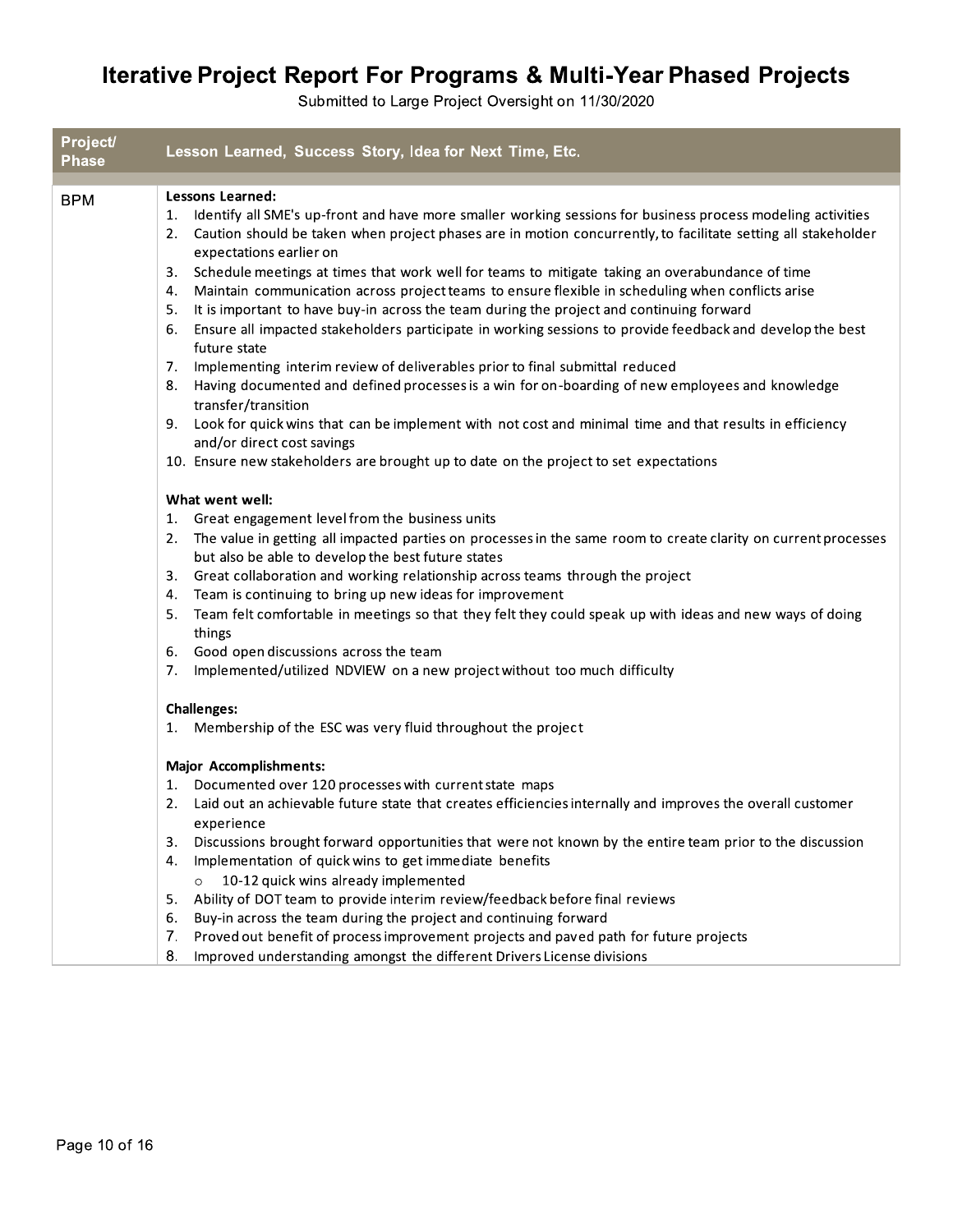| Project/<br><b>Phase</b> | Lesson Learned, Success Story, Idea for Next Time, Etc.                                                                                                                                                                                                                                                                                                                       |
|--------------------------|-------------------------------------------------------------------------------------------------------------------------------------------------------------------------------------------------------------------------------------------------------------------------------------------------------------------------------------------------------------------------------|
| <b>DLMVMA</b>            | <b>Lessons Learned:</b>                                                                                                                                                                                                                                                                                                                                                       |
|                          | Ensure communication flows in accordance with project organization and governance structure.                                                                                                                                                                                                                                                                                  |
|                          | Making sure everyone is involved in demos to executive management.<br>$\bullet$                                                                                                                                                                                                                                                                                               |
|                          | One of my lessons learned was to cover all areas in the planning phase. We tried to reach out to different areas<br>$\bullet$<br>and cover everything, but security for instance was not as involved as they maybe should have been, and I know<br>in future projects this will be in the back of my mind. I do think this was caused just due to the very tight<br>schedule. |
|                          | Ensure external dependencies are aware of testing being performed, if possible.<br>$\bullet$                                                                                                                                                                                                                                                                                  |
|                          | Flexible schedules between State and Prominent project participants at all touchpoints.<br>$\bullet$                                                                                                                                                                                                                                                                          |
|                          | Great collaboration and working relationships across teams mitigated the initially identified project risks.<br>$\bullet$                                                                                                                                                                                                                                                     |
|                          | What didn't go well:                                                                                                                                                                                                                                                                                                                                                          |
|                          | Prominent team was delayed in gaining access to the State's test environment.<br>$\bullet$<br>The State's Security team was There were only a couple of events that occurred that were not identified prior<br>$\bullet$<br>and those were due to the tight schedule of this whole project and they were handled excellent when they come<br>up.                              |
|                          | Testing of one feature was briefly delayed due to failed change address validation service.<br>$\bullet$<br>Although, the State responded promptly, Prominent would have preferred the ability to reset test data to mitigate<br>$\bullet$<br>minor delays in testing.                                                                                                        |
|                          | What went well:                                                                                                                                                                                                                                                                                                                                                               |
|                          | This project was a great success considering the amount of work and the timelines it has been delivered<br>perfectly.                                                                                                                                                                                                                                                         |
|                          | The team did a great job delivering a successful project under tight timelines.<br>$\bullet$<br>This project was a great success considering the amount of work and the timelines it has been delivered<br>$\bullet$<br>perfectly.                                                                                                                                            |
|                          | Excellent communication<br>$\bullet$<br>Fast email responses<br>$\bullet$                                                                                                                                                                                                                                                                                                     |
|                          | <b>Success stories:</b>                                                                                                                                                                                                                                                                                                                                                       |
|                          | The app stores' approval of the mobile application was much quick than expected.<br>٠                                                                                                                                                                                                                                                                                         |
|                          | The teams did a great job delivering a successful project under tight timelines.<br>٠                                                                                                                                                                                                                                                                                         |
|                          | All parties involved were excellent to work with.                                                                                                                                                                                                                                                                                                                             |
|                          | Mobile app performs as expected.                                                                                                                                                                                                                                                                                                                                              |
|                          | ND DOT better positioned to meet customers' demand for more convenience and accessible DMV services,<br>as well as provide accessibility across iOS and Android devices and diversion of human-contact services at<br>unified DMV offices.                                                                                                                                    |
|                          | I honestly believe the overall project is one big success story and I cannot say enough about Leila and how she kept<br>on top of everything. I will be honest coming into this and how the project started off I was pretty nervous about<br>delivering, but Leila kept everything on track and anything myself or team asked for she took care of and quickly.              |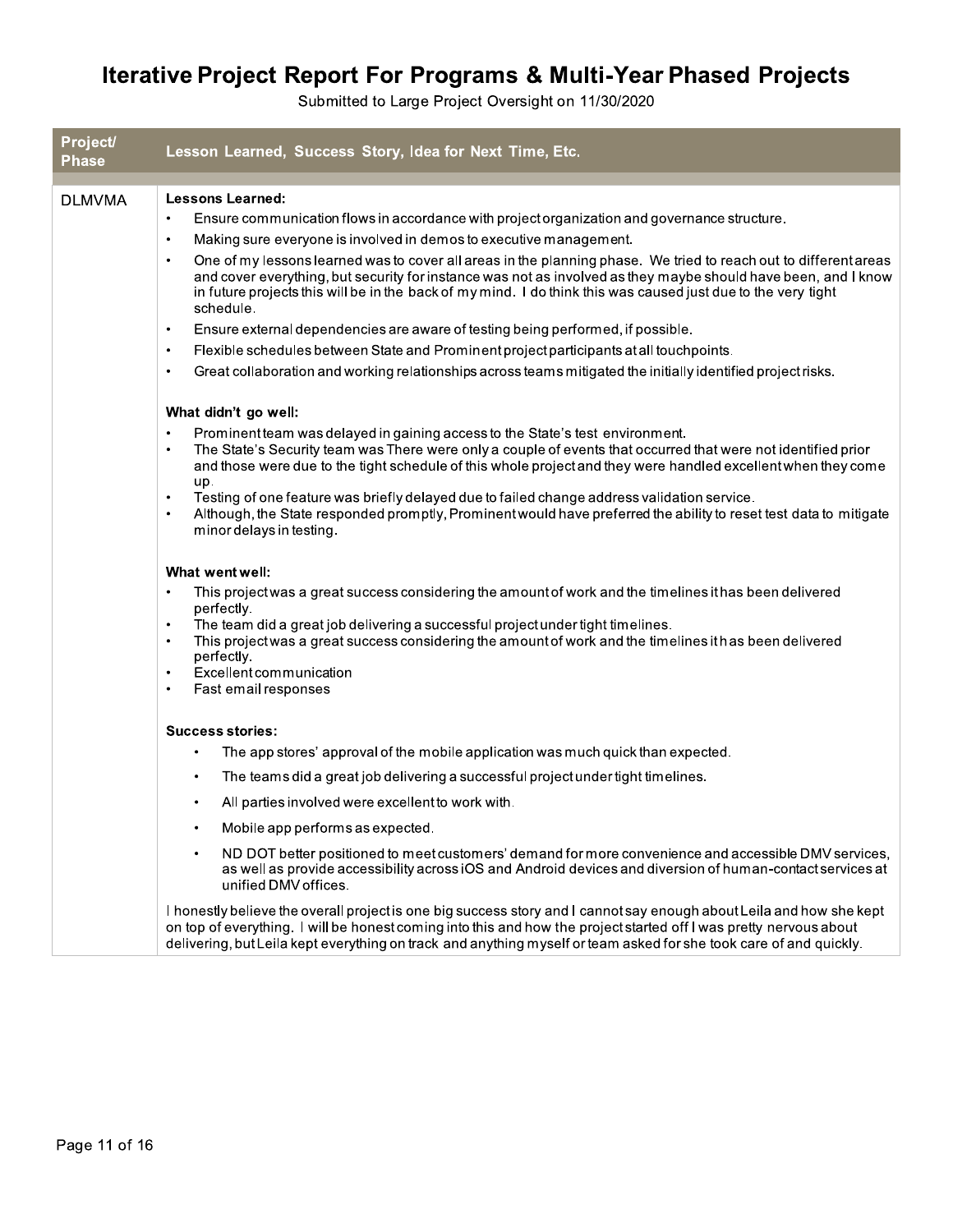Submitted to Large Project Oversight on 11/30/2020

| Project/<br><b>Phase</b> | Lesson Learned, Success Story, Idea for Next Time, Etc.                                                                                                                                                                                                                                                                                                                                                                                                                                                                                                                                                                                                                                                                                                                                      |
|--------------------------|----------------------------------------------------------------------------------------------------------------------------------------------------------------------------------------------------------------------------------------------------------------------------------------------------------------------------------------------------------------------------------------------------------------------------------------------------------------------------------------------------------------------------------------------------------------------------------------------------------------------------------------------------------------------------------------------------------------------------------------------------------------------------------------------|
| MVU1                     | <b>Lessons Learned:</b>                                                                                                                                                                                                                                                                                                                                                                                                                                                                                                                                                                                                                                                                                                                                                                      |
|                          | 1. Ensure to involve infrastructure and hardware teams early to ensure the timeliest delivery of hardware. Be<br>prepared to deliver to those teams' hardware requirements to minimize delays having to gather additional<br>information.<br>Be sure to communicate with the production support business folks' clear expectations of scope and timeliness<br>2.<br>of production changes during the project.<br>Basic methodology used, was brought in after project started but was easily brought into the loop.<br>3.<br>4. Early stakeholder support and engagement contributed to the project's success.<br>5.<br>Early review and demos of the deliverables decreased review and acceptance timeframe                                                                                 |
|                          | What went wrong:                                                                                                                                                                                                                                                                                                                                                                                                                                                                                                                                                                                                                                                                                                                                                                             |
|                          | 1. None                                                                                                                                                                                                                                                                                                                                                                                                                                                                                                                                                                                                                                                                                                                                                                                      |
|                          | <b>What Went Right:</b>                                                                                                                                                                                                                                                                                                                                                                                                                                                                                                                                                                                                                                                                                                                                                                      |
|                          | 1.<br>Thought this project went very well.<br>2. Overall, everyone did a nice job.<br>3.<br>This projectwas very well run and executed.<br>4. If you read the SOW, you can go line by line on each of the deliverables and check off that it has been<br>completed.<br>The development environment has been up and stable for a few weeks now and developers are able to do<br>5.<br>development without worry of encountering needless errors.<br>While there's still plenty to do, there has been good progress made given the limited timeframe.<br>6.<br>This project has gone very smooth and successful.<br>7.                                                                                                                                                                         |
|                          | <b>Success Stories:</b>                                                                                                                                                                                                                                                                                                                                                                                                                                                                                                                                                                                                                                                                                                                                                                      |
|                          | Under tight timelines, we were able to deliver the first phase of the project successfully.<br>1.<br>2. Completion of the deliverables in Phase 1 positions the agency well for continued development into Phase 2 and<br>Driver License.<br>Completing these preparation items early allows the team to jump right into the coming projects.<br>3.<br>4. The base configuration demos went extremely well, and there definitely seemed to be excitement from DOT staff<br>about what is to come.<br>Communication is timely and relevant allowing stakeholders to remain engaged and involved.<br>5.<br>Prompt responses from both teams and flexibility in schedules resulted in the project being a head of schedule.<br>6.<br>The project was managed, executed and monitored very well. |
| <b>LEGEND</b>            |                                                                                                                                                                                                                                                                                                                                                                                                                                                                                                                                                                                                                                                                                                                                                                                              |

### **COST BENEFIT ANALYSIS**

**KEY CONSTRAINTS AND/OR RISKS**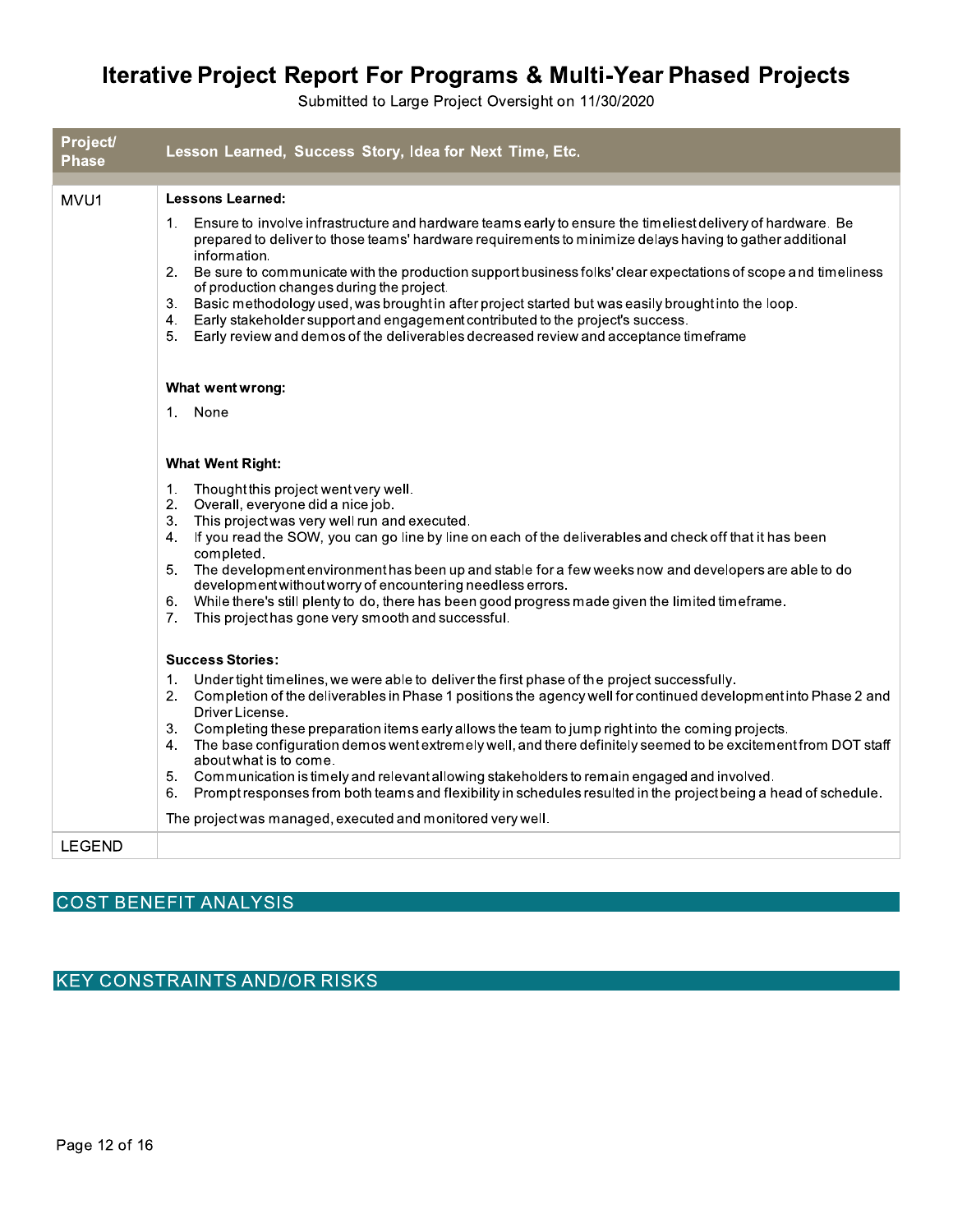Submitted to Large Project Oversight on 11/30/2020

| <b>DLBPM</b>  | Cost, schedule, scope, and quality are often in conflict during projects. The sponsor elected to prioritize as<br>follows:                                                                                                                                                                                                                                    |
|---------------|---------------------------------------------------------------------------------------------------------------------------------------------------------------------------------------------------------------------------------------------------------------------------------------------------------------------------------------------------------------|
|               | 1. Quality<br>2.<br>Cost<br>3. Schedule                                                                                                                                                                                                                                                                                                                       |
|               | Scope                                                                                                                                                                                                                                                                                                                                                         |
| <b>DLMVMA</b> | The budget is constrained to the CARES Act Funding.<br>$\bullet$<br>Deliverables must be completed and invoiced by December 16, 2020.<br>$\bullet$<br>All invoices must be paid by December 30, 2020.<br>$\bullet$                                                                                                                                            |
|               | Cost, schedule, scope, and quality are often in conflict during projects. The sponsor elected to prioritize<br>$\bullet$<br>as follows:                                                                                                                                                                                                                       |
|               | 1. Quality                                                                                                                                                                                                                                                                                                                                                    |
|               | 2. Schedule<br>3. Scope                                                                                                                                                                                                                                                                                                                                       |
|               |                                                                                                                                                                                                                                                                                                                                                               |
|               | Cost                                                                                                                                                                                                                                                                                                                                                          |
| MVU1          | The budget is constrained to the CARES Act Funding.<br>$\bullet$<br>Deliverables must be completed and invoiced by December 16, 2020.<br>$\bullet$<br>All invoices must be paid by December 30, 2020.<br>$\bullet$<br>Cost, schedule, scope, and quality are often in conflict during projects. The sponsor elected to prioritize<br>$\bullet$<br>as follows: |
|               | 1. Quality                                                                                                                                                                                                                                                                                                                                                    |
|               | 2. Schedule                                                                                                                                                                                                                                                                                                                                                   |
|               | 3.<br>Scope                                                                                                                                                                                                                                                                                                                                                   |
|               | Cost                                                                                                                                                                                                                                                                                                                                                          |
| <b>LEGEND</b> | Cost, schedule, scope, and quality are often in conflict during projects. The sponsor elected to prioritize as<br>follows:                                                                                                                                                                                                                                    |
|               | 1. Schedule<br>2. Cost                                                                                                                                                                                                                                                                                                                                        |
|               | 3. Scope                                                                                                                                                                                                                                                                                                                                                      |
|               | Quality<br>$\bullet$                                                                                                                                                                                                                                                                                                                                          |

Г

T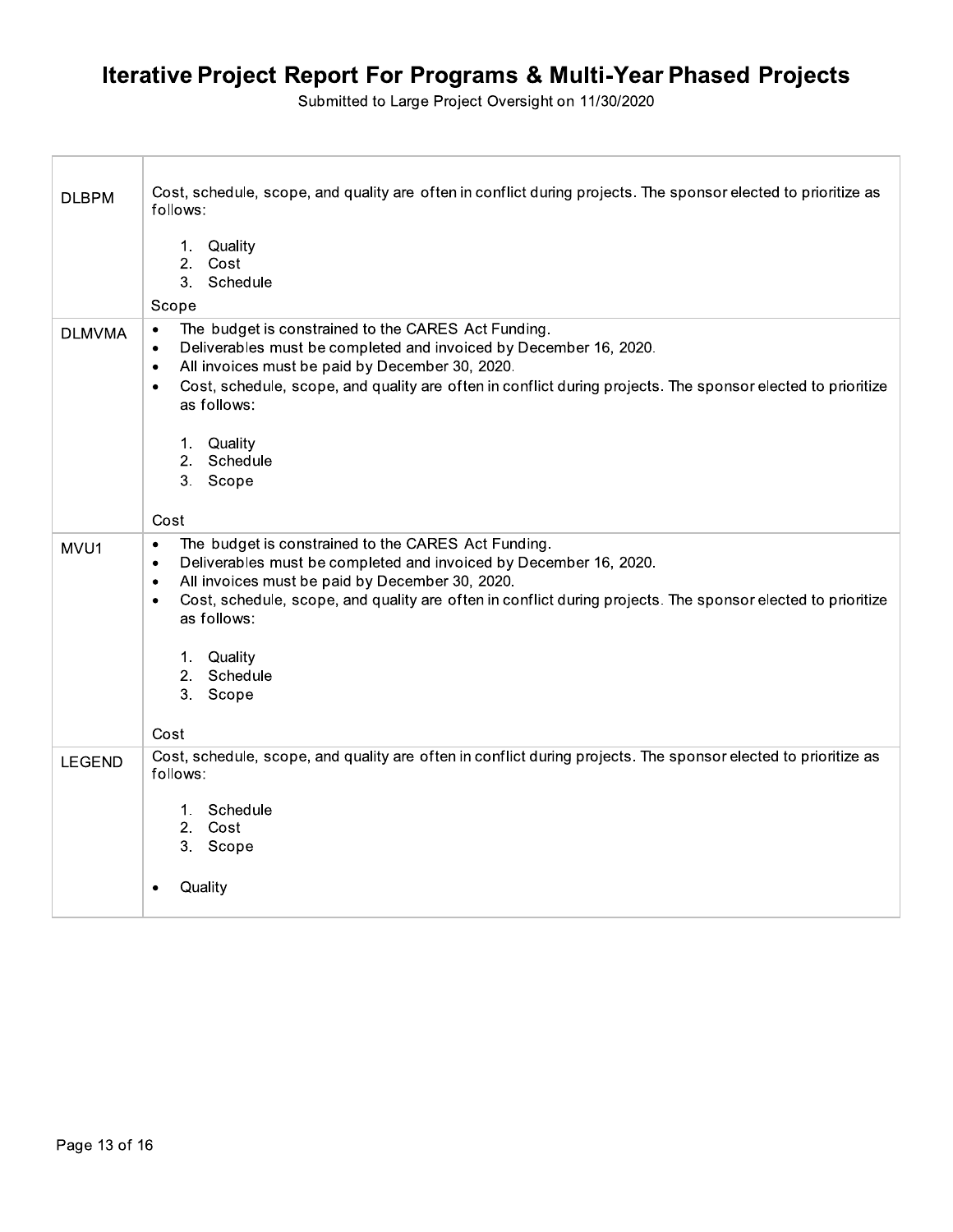| <b>DLBPM</b>  | Cost, schedule, scope, and quality are often in conflict during projects. The sponsor elected to prioritize   |
|---------------|---------------------------------------------------------------------------------------------------------------|
|               | as follows:                                                                                                   |
|               |                                                                                                               |
|               | 4. Quality                                                                                                    |
|               | Cost<br>5.                                                                                                    |
|               | 6. Schedule                                                                                                   |
|               | 7. Scope                                                                                                      |
| <b>DLMVMA</b> | The budget is constrained to the CARES Act Funding.<br>$\bullet$                                              |
|               | Deliverables must be completed and invoiced by December 16, 2020.<br>$\bullet$                                |
|               | All invoices must be paid by December 30, 2020.<br>$\bullet$                                                  |
|               | Cost, schedule, scope, and quality are often in conflict during projects. The sponsor elected to<br>٠         |
|               | prioritize as follows:                                                                                        |
|               |                                                                                                               |
|               | 4. Quality                                                                                                    |
|               | 5.<br>Schedule                                                                                                |
|               | 6. Scope                                                                                                      |
|               | 7.<br>Cost                                                                                                    |
|               |                                                                                                               |
| MVU1          | The budget is constrained to the CARES Act Funding.<br>$\bullet$                                              |
|               | Deliverables must be completed and invoiced by December 16, 2020.<br>٠                                        |
|               | All invoices must be paid by December 30, 2020.<br>٠                                                          |
|               | Cost, schedule, scope, and quality are often in conflict during projects. The sponsor elected to<br>$\bullet$ |
|               | prioritize as follows:                                                                                        |
|               |                                                                                                               |
|               | 4. Quality                                                                                                    |
|               | Schedule<br>5.                                                                                                |
|               | 6. Scope                                                                                                      |
|               | 7. Cost                                                                                                       |
|               |                                                                                                               |
| <b>LEGEND</b> | Cost, schedule, scope, and quality are often in conflict during projects. The sponsor elected to prioritize   |
|               | as follows:                                                                                                   |
|               |                                                                                                               |
|               | 4. Schedule                                                                                                   |
|               | 5.<br>Cost                                                                                                    |
|               | Scope<br>6.                                                                                                   |
|               | 7.<br>Quality                                                                                                 |